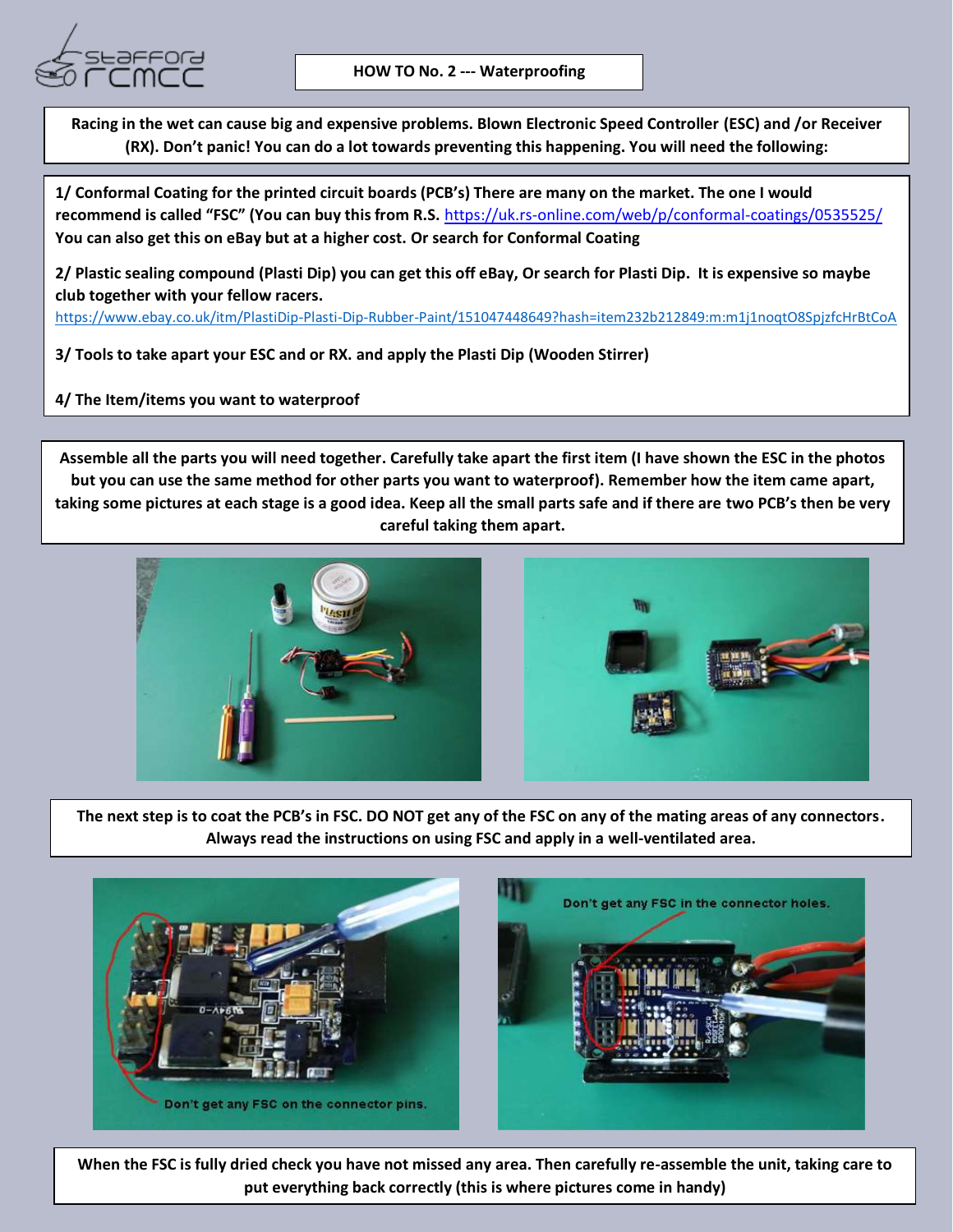**The next step is to apply Plasti Dip to the areas where wires are attach as this is a more flexible style of coating than the FSC, (Fit connectors and wires prior to coating with Plasti Dip) this will allow for some movement. Plasti Dip can be applied over connectors and wires as it can be peeled off with care if required at a later date. Ensure you have a good coverage to halt any ingress of moisture.** 



**Ensure you have a good coverage where wires are fixed via solder or connector to halt any ingress of moisture.** 



**With regards to a switch you can do a couple of things. 1/ You can seal in a small flexible cover so you can switch "ON" and "OFF".** 

**2/ Or you can put the switch into the "ON" position then seal with Plasti Dip; the car is then switched on as soon as you connect the battery.**

**I prefer method 2 as this tends to give a more reliable seal.**

**Another waterproofing method is to put all your electronics in a sealed box (as the picture below). However even using this method I feel it is best to also waterproof as above in addition to the box. You can still get moisture within the box on a damp day due to heat from the ESC causing condensation! Remember to seal the wires where they exit the box as well!**